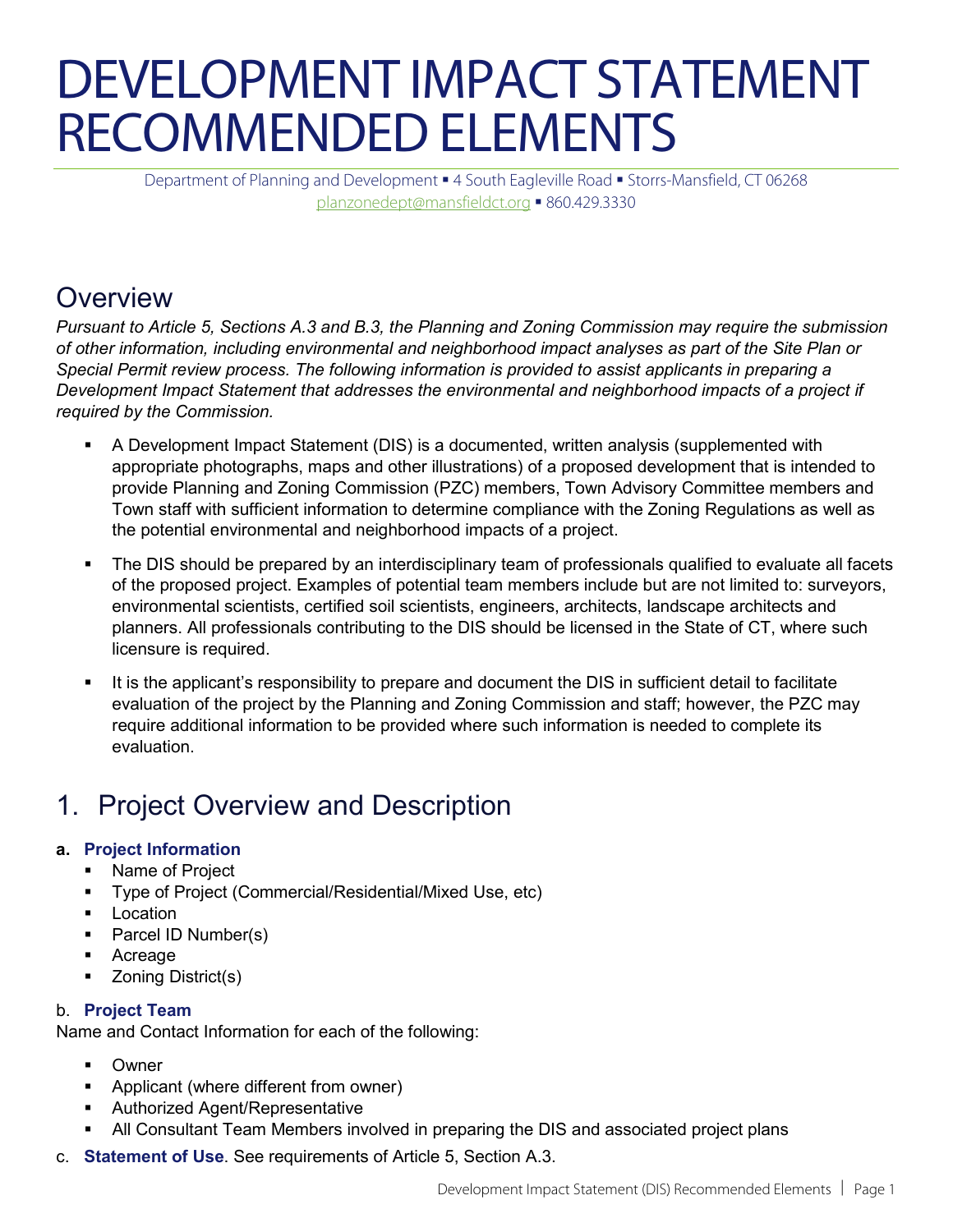# 2. Phasing

If the project is proposed to be developed in more than one phase, supply a phasing schedule with associated map that includes proposed timing for both public and private infrastructure improvements associated with each phase.

### 3. Statement of Consistency with the Plan of Conservation and Development (POCD)

This statement should specifically address how the proposal is in agreement with the POCD Vision and Goals; Sustainability Principles, Community Design Principles, and future land use map for the subject property, including any specific recommendations outlined in the applicable future land use designation.

### 4. Existing Conditions Inventory (Project Site and Land within a 500-Foot Radius of the Project Site)

Provide narrative description of the following elements as well as an existing conditions map at the same scale as the proposed site plan. Off-site conditions can be described and mapped using generally available resources. See Section 5 of the Site Plan checklist for additional information on mapping requirements.

#### Natural Systems and Resources

Describe the following elements and identify short-term impacts (those occurring primarily during project construction) and long-term impacts (those remaining after the completion of project construction) on each:

- a. Topography. Narrative description and associated mapping for specific existing condition survey requirements
- b. Soils. Indicate soils and land types, including but not limited to:
	- Farmland Soils (Prime, Statewide Importance, Local Importance)
	- Depth to Bedrock
	- Suitability for wastewater and/or stormwater infiltration (including infiltration rate calculations)
	- Extent to which site has been previously filled
- c. Mineral Resources. Extent and economic importance of mineral resources, extent and means of proposed extraction, and restoration measures (See Article 6, Sections B.4.r-B.4.s and Article 10, Section H for specific requirements associated with extraction and stockpiling of earth materials)
- d. Surface Geology, including areas of exposed ledge
- e. Depth to Water Table (groundwater level)
- f. Public Drinking Water Supply Watersheds
- g. Aquifer Recharge Areas, including Level A Aquifer Areas as designated on the Mansfield Zoning Map and Stratified Drift Aquifers
- h. Wetlands (Field delineated by a Certified Soil Scientist)
- i. Watercourses, including relationship of site and development to watercourses located within Riparian Corridor Overlay Districts
- j. Floodplains and Floodways as designated pursuant to FEMA Flood Insurance Rate(FIRM) Maps
- k. Wildlife. Identify whether the project site and any other property within a 500 foot radius of the site are potentially home to endangered, threatened, or species of special concern pursuant to the CT DEEP Natural Diversity Database (NDDB). If yes, complete the CT DEEP NDDB review process and submit CT DEEP correspondence and recommendations.
- l. Vegetative Cover. Provide an analysis of vegetative cover, including identification of general cover type (including but not limited to forest-type, meadows/shrublands, open areas, active agricultural land,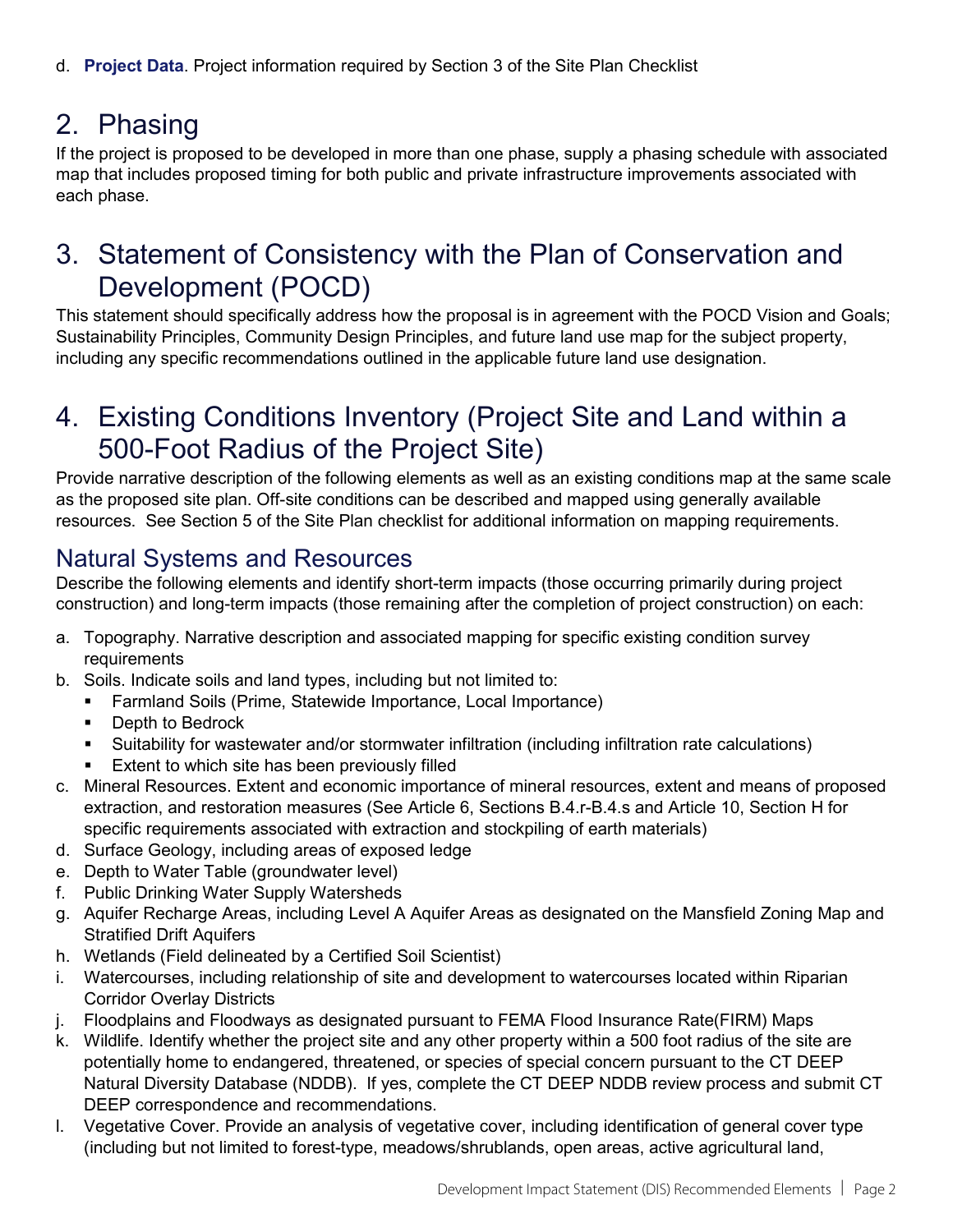wetlands etc.); locations of existing tree lines, tree groupings (identified by major or dominant species), and significant trees; and wildlife habitats associated with any threatened/endangered/species of special concern identified through the NDDB review process).

m. Existing or Potential Sources of Contamination including but not limited to Soil and Groundwater Contamination.

#### Community Character, Cultural Resources and Viewsheds

Describe the following features; inclusion of photographs and maps are encouraged.

- a. Existing land use and development pattern
- b. Current character and visual quality
- c. Location of significant viewpoints and viewsheds (See Map 3.3: Scenic Resources and Classifications in the Mansfield Tomorrow POCD for additional information)
- d. Historic structures, features and properties (including stone walls and old foundations)
- e. Archaeologically Sensitive Areas/Prehistoric Site areas (Mansfield Tomorrow POCD-Map 4.1)
- f. Architecturally significant structures
- g. Public and/or protected open space and recreation areas
- h. Trails

### 5. Conservation Analysis

Using the existing conditions inventory, Mansfield's Open Space Evaluation Criteria (Mansfield Tomorrow POCD: Appendix C), and the design principles established in Article 6, Section B.4 and Article 10, Section R of the Zoning Regulations, describe the importance and the current and potential conservation value of the natural and cultural resources including:

- a. The portions of the site with the most conservation value;
- b. Areas that are the highest priority for preservation; and
- c. Areas that are most appropriate for development.

The applicant is strongly encouraged to review the Existing Conditions Inventory and Conservation Analysis with relevant Town advisory commissions and committees including but not limited to the Conservation Commission and Parks and Natural Resources Committee to obtain feedback on areas with highest preservation priorities prior to commencing site design. The final determination on areas to be preserved shall be the sole discretion of the Planning and Zoning Commission.

# 6. Proposed Design

Description of the key concepts associated with the proposed design and how the approach addresses the principles established in Article 6, Section B.4.4 and Article 10, 10, Section R.

# 7. Traffic, Parking and Circulation

- a. **Vehicular Circulation**. Describe design and explain reasoning behind proposed locations for:
	- **Streets, stubs and intersections**
	- **-** Curbcuts/Driveway Connections
	- On-site circulation patterns
	- **Location of parking areas**

#### b. **Transit, Pedestrian and Bicycle Circulation**.

 Describe proposed on-site transit, pedestrian and bicycle facilities and how such facilities connect to existing or proposed off-site systems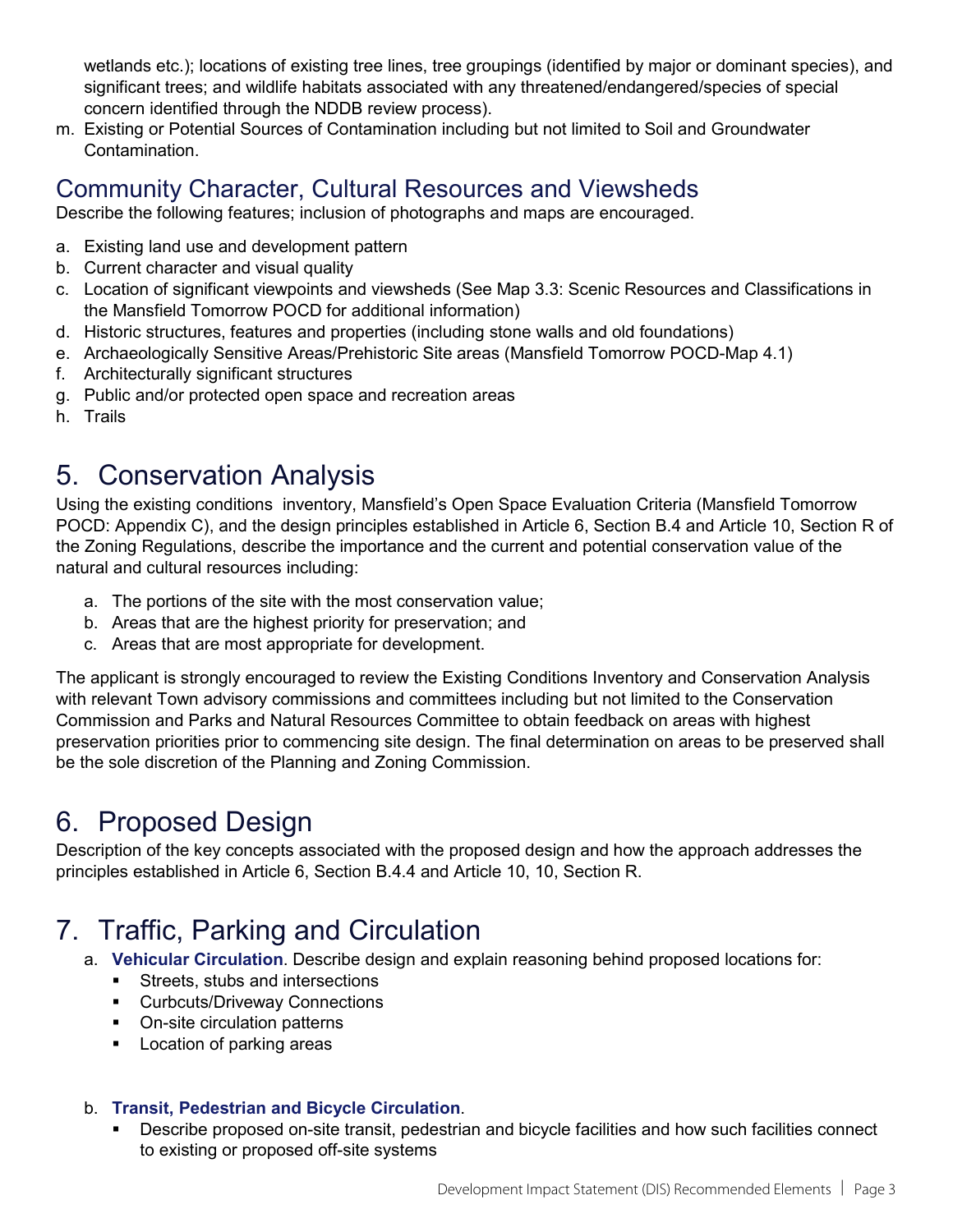- Where a new public transit stop is proposed, include documentation of approval from local transit provider
- c. **Traffic Analysis**. A traffic impact analysis prepared by a professional engineer having expertise in traffic engineering should prepare the traffic impact analysis. Recommended elements include the following information:
	- Existing roadway conditions, geometry and accident history
	- Existing and projected peak traffic volumes (average daily traffic, peak A.M., peak P.M.)
	- **Existing roadway capacity and volume to capacity ratios**
	- External and internal driveway geometry including sight lines, turning movements, queuing and similar traffic features

#### c. **Parking**

- Identify the number of proposed parking spaces and provide supporting calculations based on the requirements of Article 10, Section D.
- I Identify quantity and location of parking spaces proposed for deferred construction pursuant to Article 10, Section D.

#### 8. Infrastructure

#### a. **Potable Water**.

- *Private Water Supply*
	- $\circ$  Identify whether the property is located within 200 feet of a public water system.
	- $\circ$  Documentation that appropriate application has been filed with Eastern Highlands Health District (EHHD) and/or CT DPH for projects involving site modifications or installation of new systems.
- *Public Water Supply.*
	- $\circ$  Identify whether site is currently served by public water, may be readily connected as defined in the Zoning Regulations, or will be served by an extension of the existing system to be constructed as part of the proposed development.
	- $\circ$  Community and Non-Community public water systems authorized, constructed and operated pursuant to CT DPH regulations are considered to be public water facilities. Where a community or non-community system is proposed, provide a copy of the approved Certificate of Public Need and Convenience.
	- o Provide certification from the utility provider that capacity exists to serve the proposed project.
	- o Provide supporting documentation for proposed main extensions
	- $\circ$  If proposed development will be served by the Connecticut Water Company, provide documentation demonstrating compliance with Article 6, Section B.4.u.

#### b. **Wastewater**

- *On-Site Wastewater Disposal (Septic Systems).* Provide a sanitation report prepared by a Professional Engineer or Registered Sanitarian that addresses: characteristics of the proposed site; proposed water supply and wastewater disposal systems; compliance with CT DEEP, EHHD, and CT DPH requirements; compliance with other applicable local, state and federal regulations; status of required local and state permits for the wastewater system.
- *Public Sanitary Sewer System*.
	- $\circ$  Identify whether site is currently served by sanitary sewers, may be readily connected as defined in the Zoning Regulations, or will be served by an extension of the existing system to be constructed as part of the proposed development.
	- o Provide certification from utility provider that capacity exists to serve the proposed project.
	- o Provide supporting documentation for proposed main extensions.
- c. **Stormwater Management/Low Impact Development.** Address requirements of Article 6, Section B.4.t and Low Impact Development Checklist